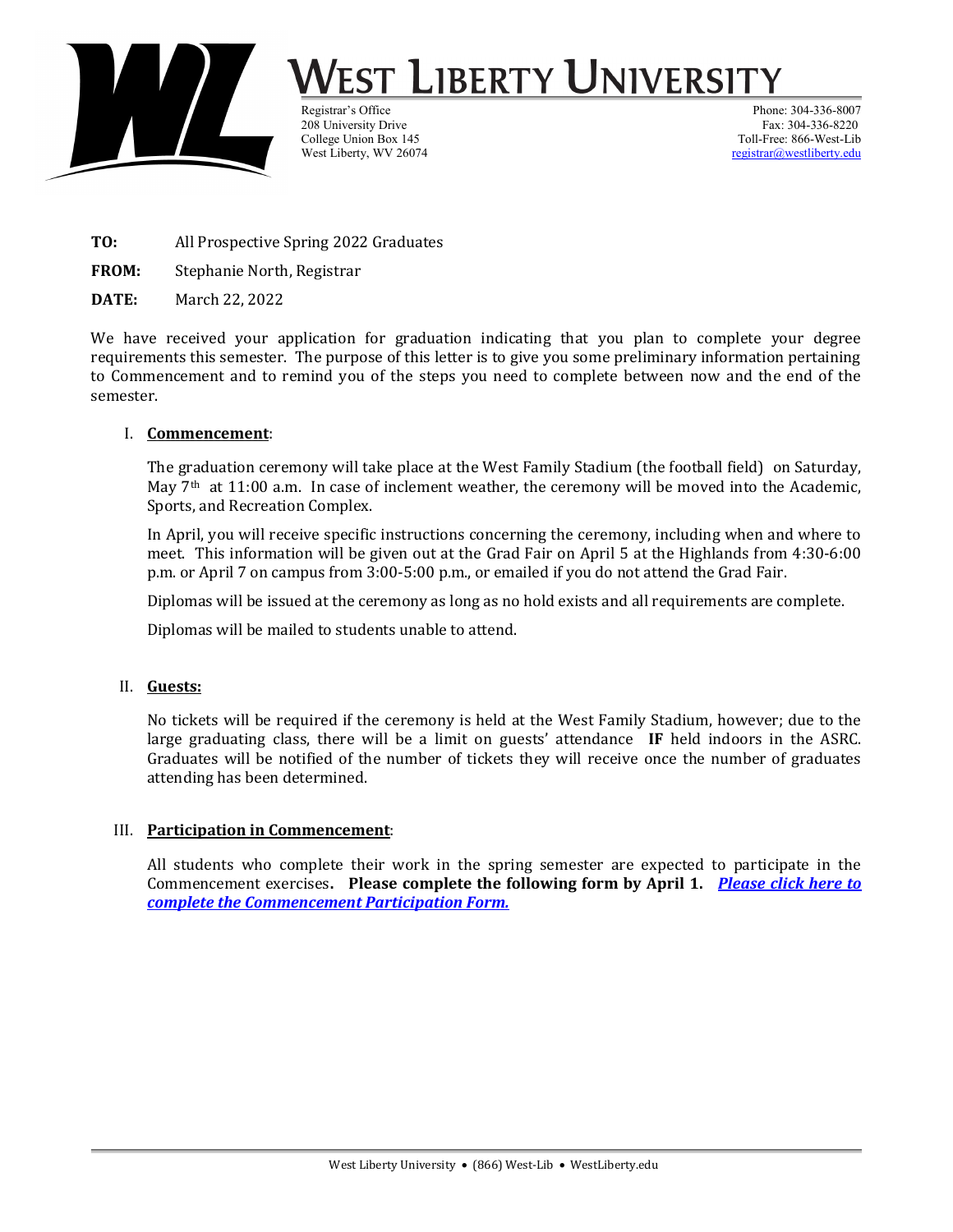All files have been reviewed for graduation eligibility. If you received an email stating that your file is not complete for graduation, please contact Amy Balog at 304-336-8127 immediately to resolve the problem.

### V. Tests – Education Majors only:

All Education majors are required to take the Praxis II content test(s) and PLT test for WV certification. The required tests will depend upon your program. Specific information relative to required tests can be directed to the WV Department of Education at 800-982-2378 and registration materials and test packets are available online at www.ets.org.

#### All Education Majors who wish to be certified in West Virginia must complete an Application for Certification and submit it to the College of Education. You are not automatically certified.

# VI. Graduation Fee:

Graduation fees will be added to your account by March 25 and payments should be submitted in the Business Office. An email will be sent to you once the fees have been added to your account. **If you** applied for graduation after March 4, there is an additional \$110.00 late fee charge.

# VII. Financial Obligations:

Each student must be free of any debts to the University (library fines, money owed to the Business Office, parking fines, etc.). Please make certain that you have cleared all debts.

If you received a Perkins Loan while a student at West Liberty, you are required to complete the Perkins Loan exit interview online at https://heartland.ecsi.net/. If you have any questions, contact Kimberly Lemley at kimberly.lemley@westliberty.edu or by calling her at 304-336-8350 in the Business Office.

If you received a Direct Loan while enrolled at West Liberty, you are required to complete the Direct Loan Exit. To complete the Exit on-line, visit the Student Loan website, www.studentaid.gov and click on Exit Counseling. If you have any questions, please contact the Financial Aid at 304-336-8016.

# We will not be able to release your final transcript or diploma until the above requirements are met.

# VIII. Graduation Fair

A Graduation Fair will be held in the ASRC Boyle Room on Thursday, April 7 from 3:00 p.m. – 5:00 p.m. Representatives from the Learning and Student Development Center, Enrollment Center, Business Office, Housing, Alumni, Graduate Programs, and Bookstore will be in attendance.

A Graduation Fair will also be held on Tuesday, April 5, from 4:30 p.m. – 6:00 p.m. at the Highlands Center to accommodate students who only attend the Highlands Center or cannot attend the April 7 fair. You will be able to take care of all graduation items during the fair.

Please fill out the Graduation Fair attendance form to let us know which fair you will be attending.

# IX. Graduation Announcements and Cap and Gowns:

The deadline to order caps and gowns is April 11 in order to have it mailed to you. If you have not yet already ordered, you can do so here: http://colleges.herffjones.com/college/\_westliberty/

The cap and gown is included in the graduation fee, so you do not need to pay for them when you place your order. (If you wanted additional items such as announcements or frames, or your cap and gown mailed directly to you, there is an additional fee at the time of ordering)